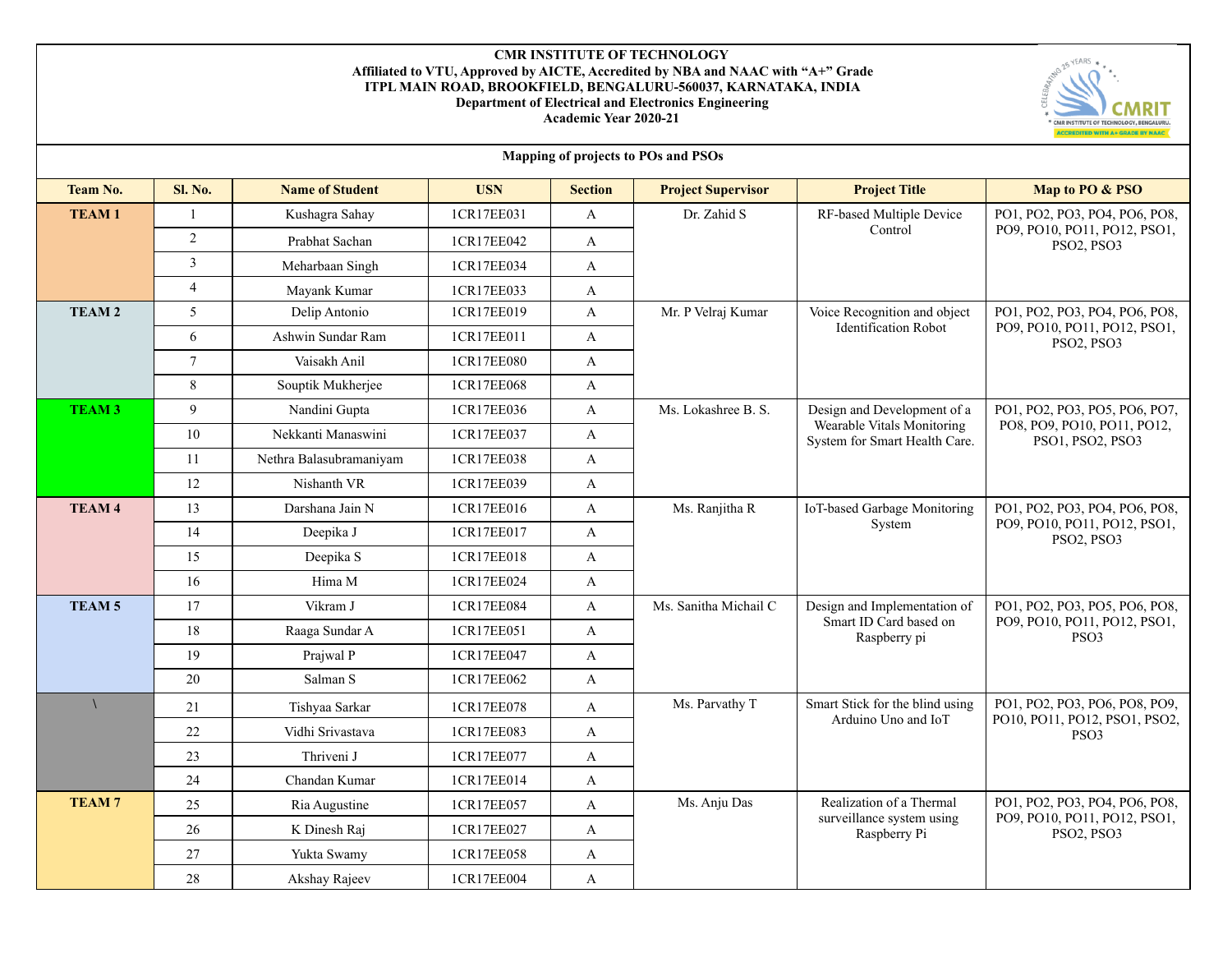| <b>TEAM 8</b>      | 29 | Prateeksha S H       | 1CR17EE049 | A            | Dr. Ramesh P          | IoT-based Air Pollution Control<br>System                  | PO1, PO2, PO3, PO4, PO6, PO8,<br>PO9, PO10, PO11, PO12, PSO1, |
|--------------------|----|----------------------|------------|--------------|-----------------------|------------------------------------------------------------|---------------------------------------------------------------|
|                    | 30 | Pramita Soans        | 1CR17EE048 | A            |                       |                                                            | PSO2, PSO3                                                    |
|                    | 31 | Jnanesh B S          | 1CR17EE026 | A            |                       |                                                            |                                                               |
|                    | 32 | Anubhav Aryan        | 1CR17EE008 | A            |                       |                                                            |                                                               |
| TEAM 9             | 33 | Amritha Rohini K V   | 1CR17EE005 | A            | Dr. V Agalya          | Non-invasive Glucose<br>Monitoring Systems                 | PO1, PO2, PO3, PO5, PO6, PO8,<br>PO9, PO10, PO11, PO12, PSO1, |
|                    | 34 | Anindita Biswas      | 1CR17EE006 | A            |                       |                                                            | PSO2, PSO3                                                    |
|                    | 35 | Annapurna J U        | 1CR17EE007 | A            |                       |                                                            |                                                               |
|                    | 36 | Arya R               | 1CR17EE010 | A            |                       |                                                            |                                                               |
| <b>TEAM 10</b>     | 37 | Shaun Vivian Dsouza  | 1CR17EE065 | A            | Mr. Sumit Mohanty     | Developement of a Land                                     | PO1, PO2, PO3, PO4, PO6, PO8,                                 |
|                    | 38 | Ramesh Kumar         | 1CR17EE056 | A            |                       | Surveying Robot by using<br>Bluetooth and GPS.             | PO9, PO10, PO11, PO12, PSO1,<br>PSO2, PSO3                    |
|                    | 39 | <b>Syed Dastagir</b> | 1CR17EE075 | A            |                       |                                                            |                                                               |
|                    | 40 | Shilpa R             | 1CR17EE066 | $\mathbf{A}$ |                       |                                                            |                                                               |
| <b>TEAM 11</b>     | 41 | Sandhya Rani R       | 1CR17EE063 | A            | Ms Keka M             | Sequential Power Distribution<br>System                    | PO1, PO2, PO3, PO4, PO6, PO8,                                 |
|                    | 42 | Rakshitha A C        | 1CR17EE055 | A            |                       |                                                            | PO9, PO10, PO11, PO12, PSO1,<br>PSO2, PSO3                    |
|                    |    |                      |            |              |                       |                                                            |                                                               |
|                    |    |                      |            |              |                       |                                                            |                                                               |
| TEAM <sub>12</sub> | 43 | Shamema Firdous      | 1CR17EE064 | $\mathbf{A}$ | Dr. Hemachandra G     | Fetal Heart Rate Simulator using                           | PO1, PO2, PO3, PO5, PO6, PO8,<br>PO9, PO10, PO11, PO12, PSO1, |
|                    | 44 | Sowmya S             | 1CR17EE069 | A            |                       | Doppler Effect                                             | PSO <sub>3</sub>                                              |
|                    | 45 | Sristi               | 1CR17EE070 | A            |                       |                                                            |                                                               |
|                    | 46 | Swathi Chandru       | 1CR17EE073 | A            |                       |                                                            |                                                               |
| TEAM <sub>13</sub> | 47 | Sagar S              | 1CR17EE060 | A            | Dr. Chitra K          | IoT-based Underground Cable                                | PO1, PO2, PO3, PO5, PO7, PO8,                                 |
|                    | 48 | Sumanth Rithu K N    | 1CR17EE071 | A            |                       | <b>Fault Location Monitoring</b><br>System                 | PO9, PO10, PO11, PO12, PSO1,<br>PSO2, PSO3                    |
|                    | 49 | S Tejas              | 1CR17EE059 | A            |                       |                                                            |                                                               |
|                    | 50 | Likith C Reddy       | 1CR17EE032 | A            |                       |                                                            |                                                               |
| TEAM 14            | 51 | Ashwini              | 1CR17EE012 | A            | Ms. Geetanjali P      | Wireless Automated Meter<br>Reading for Power Distribution | PO1, PO2, PO3, PO6, PO8, PO9,                                 |
|                    | 52 | Krutika              | 1CR17EE030 | A            |                       | Networks                                                   | PO10, PO11, PO12, PSO1, PSO3                                  |
|                    | 53 | Pragathi             | 1CR17EE045 | B            |                       |                                                            |                                                               |
|                    | 54 | Rachana              | 1CR17EE052 | A            |                       |                                                            |                                                               |
| <b>TEAM 15</b>     | 55 | Sagar V Gowda        | 1CR17EE061 | B            | Ms. Sanitha Michail C | Implemntation of a Mobile<br>Charging System from          | PO1, PO2, PO3, PO5, PO7, PO8,<br>PO9, PO10, PO11, PO12, PSO1, |
|                    | 56 | Rajath A R           | 1CR18EE411 | B            |                       | Piezoelectric Footstep                                     | PSO2, PSO3                                                    |
|                    | 57 | Sachin Reddy         | 1CR18EE412 | $\, {\bf B}$ |                       | Technique.                                                 |                                                               |
|                    | 58 | Veeramani            | 1CR17EE081 | B            |                       |                                                            |                                                               |
| <b>TEAM 16</b>     | 59 | Mahmad Rafik         | 1CR18EE405 | B            | Dr. Arijit Datta      | Designing of a Solar Water                                 | PO1, PO2, PO3, PO6, PO8, PO9,                                 |
|                    | 60 | Vivek Naik R         | 1CR17EE418 | B            |                       | Purifier                                                   | PO10, PO11, PO12, PSO1, PSO2,<br>PSO <sub>3</sub>             |
|                    | 61 | Nandish M V          | 1CR18EE407 | $\mathbf B$  |                       |                                                            |                                                               |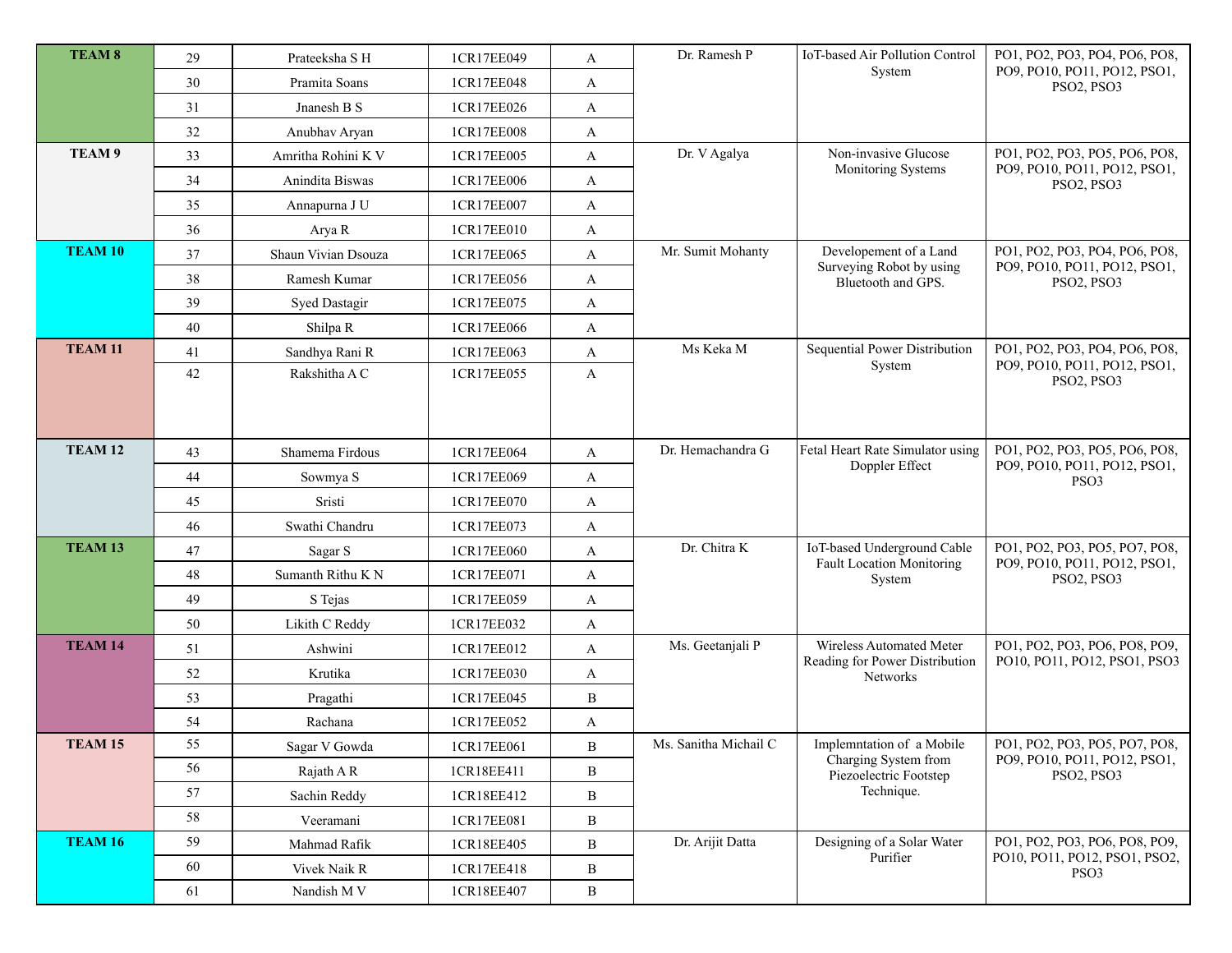| <b>TEAM 17</b>     | 62 | Mushtaqulla Baig        | 1CR17EE035 | B            | Ms. Reshma P       | IoT based Smart Farming                                     | PO1, PO3, PO4, PO7, PO9, PO10,                                              |
|--------------------|----|-------------------------|------------|--------------|--------------------|-------------------------------------------------------------|-----------------------------------------------------------------------------|
|                    | 63 | Pradeep B               | 1CR17EE043 | B            |                    | System                                                      | PO11, PO12, PSO1, PSO2, PSO3                                                |
|                    | 64 | Shivram B Singh         | 1CR17EE067 | B            |                    |                                                             |                                                                             |
|                    | 65 | Unnathi J               | 1CR17EE079 | B            |                    |                                                             |                                                                             |
| <b>TEAM 18</b>     | 66 | <b>Bindushree S</b>     | 1CR17EE013 | B            | Mr. D. Kodandapani | Implementation of Child Rescue                              | PO1, PO2, PO3, PO5, PO6, PO8,                                               |
|                    | 67 | Gagana SV               | 1CR17EE020 | B            |                    | from Borewell using Zigbee for<br>Long Range Applications   | PO9,PO10,PO11,PO12,PO13,<br>PSO2, PSO3                                      |
|                    | 68 | Chandana N              | 1CR17EE015 | B            |                    |                                                             |                                                                             |
|                    | 69 | Rahul Tiwari            | 1CR17EE054 | B            |                    |                                                             |                                                                             |
| TEAM <sub>19</sub> | 70 | Babu MG                 | 1CR18EE402 | B            | Dr. Shailendra B   | Design of transducer-actuator-                              | PO1, PO2, PO3, PO4, PO6, PO8,<br>PO9, PO10, PO11, PO12, PSO1,<br>PSO2, PSO3 |
|                    | 71 | Santosh P J             | 1CR18EE413 | B            |                    | transceiver module for<br>agriculture automation            |                                                                             |
|                    | 72 | Suchitra B S            | 1CR18EE416 | B            |                    |                                                             |                                                                             |
|                    | 73 | Vanishree A             | 1CR18EE418 | B            |                    |                                                             |                                                                             |
|                    |    |                         |            |              |                    |                                                             |                                                                             |
|                    |    |                         |            |              |                    |                                                             |                                                                             |
| <b>TEAM 20</b>     | 74 | Fakkeeresh N Nayak      | 1CR16EE405 | B            | Ms. Nithara P V    | Residential Energy consumption                              | PO1, PO2, PO3, PO5, PO7, PO8,                                               |
|                    | 75 | Shashank R              | 1CR15EE074 | B            |                    | management using<br>ATMega2560 MCU                          | PO9, PO10, PO11, PO12, PSO1,<br>PSO2, PSO3                                  |
|                    | 76 | Dinesh Kumar            | 1CR15EE062 | B            |                    |                                                             |                                                                             |
|                    | 77 | Rahul prasakthakumar    | 1CR15EE064 | B            |                    |                                                             |                                                                             |
| <b>TEAM 21</b>     | 78 | Praful kumar            | 1CR17EE044 | B            | Ms. Priyanka P     | Loadshedding time management<br>with programmable interface | PO1, PO2, PO3, PO5, PO6, PO8,<br>PO9,PO10,PO11,PO12,PO13,<br>PSO2, PSO3     |
|                    | 79 | Pruthvi S Reddy         | 1CR17EE050 | B            |                    |                                                             |                                                                             |
|                    | 80 | Vivek M G               | 1CR17EE085 | B            |                    |                                                             |                                                                             |
|                    | 81 | Prajwal B               | 1CR17EE046 | $\mathbf{A}$ |                    |                                                             |                                                                             |
|                    |    |                         |            |              |                    |                                                             |                                                                             |
| <b>TEAM 22</b>     | 82 | Anupam S Kumar          | 1CR16EE012 | B            | Mr. D. Kodandapani | Eye tracking using Deep<br>learning                         | PO1, PO2, PO3, PO6, PO7, PO8,                                               |
|                    | 83 | Avishekh Kumar Kushwaha | 1CR16EE015 | B            |                    |                                                             | PO9, PO10, PO11, PO12, PSO1,<br>PSO2, PSO3                                  |
|                    | 84 | Sagar S                 | 1CR15EE068 | B            |                    |                                                             |                                                                             |
|                    | 85 | Sameer Singh            | 1CR16EE066 | B            |                    |                                                             |                                                                             |
|                    |    |                         |            |              |                    |                                                             |                                                                             |
| <b>TEAM 23</b>     | 86 | Shilpa G S              | 1CR16EE077 | B            | Ms. Parvathy T     | Obstacle Avoidance Robotic                                  | PO1, PO2, PO3, PO5, PO6, PO8,<br>PO9, PO10, PO11, PO12, PSO1,               |
|                    | 87 | Vinutha V               | 1CR16EE418 | B            |                    | Vehicle using Ultrasonic Sensor<br>and Arduino Controller   | PSO2, PSO3                                                                  |
|                    | 88 | Niveditha C S           | 1CR17EE408 | B            |                    |                                                             |                                                                             |
|                    | 89 | Jeevan M                | 1CR17EE025 | B            |                    |                                                             |                                                                             |
| <b>TEAM 24</b>     | 90 | Karthik Santosh         | 1CR17EE029 | B            | Ms. Geethanjali P  | RES based Smart Inverter                                    | PO1, PO2, PO3, PO5, PO6, PO8,                                               |
|                    | 91 | Harish R                | 1CR17EE022 | B            |                    |                                                             | PO9, PO10, PO11, PO12, PSO1,<br>PSO2, PSO3                                  |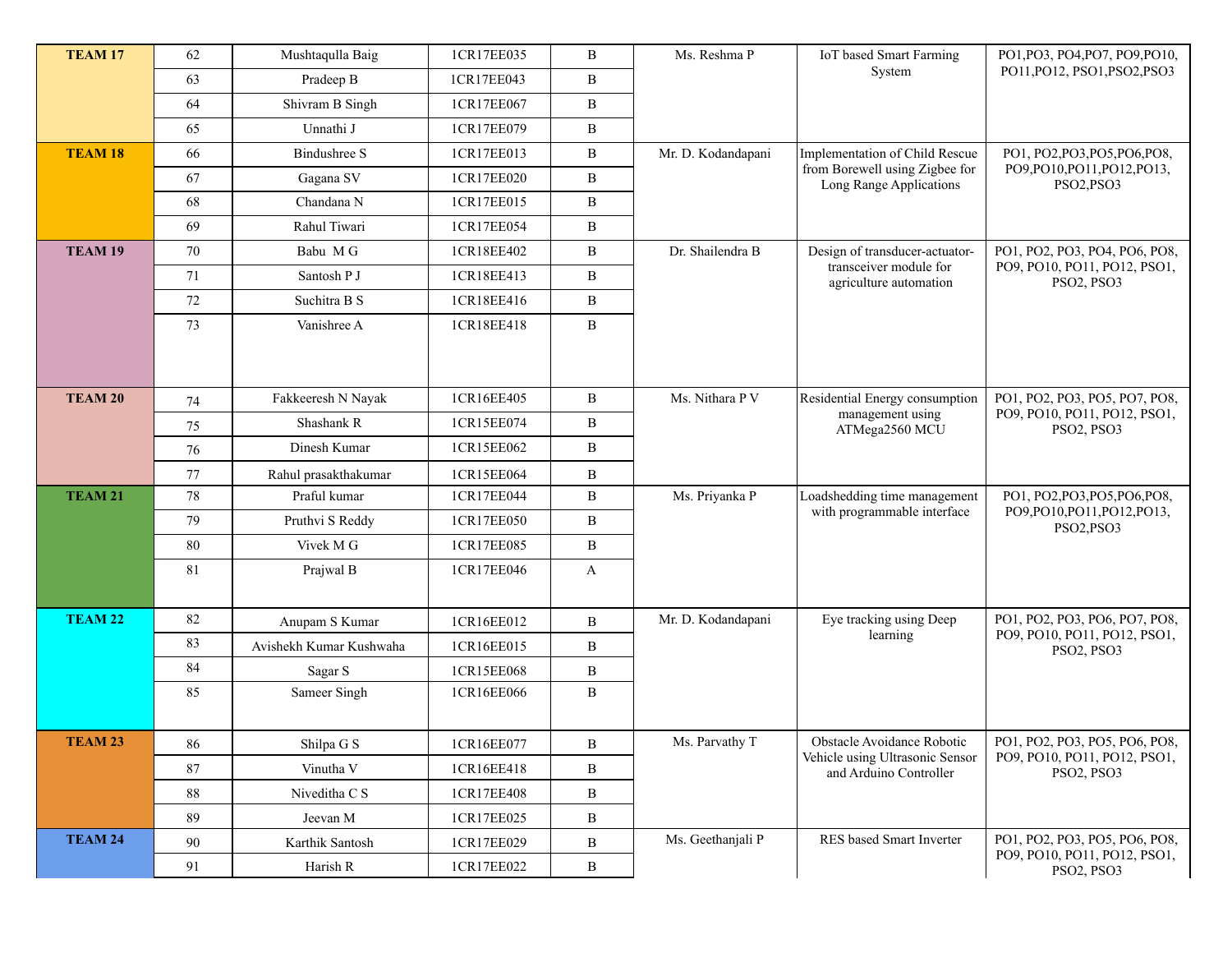|                    | 92  | Radhika R          | 1CR17EE053 | B |                  |                                                     |                                                               |
|--------------------|-----|--------------------|------------|---|------------------|-----------------------------------------------------|---------------------------------------------------------------|
| <b>TEAM 25</b>     | 93  | Sushmita HS        | 1CR17EE072 | B | Dr. Viji K       | Analysis of MPPT techniques in                      | PO1, PO2, PO3, PO5, PO6, PO7,                                 |
|                    | 94  | Swetha V V         | 1CR17EE074 | B |                  | grid connected PV System                            | PO8, PO9, PO10, PO11, PO12,<br>PSO1, PSO2, PSO3               |
|                    | 95  | Thara S            | 1CR17EE076 | B |                  |                                                     |                                                               |
|                    | 96  | Anil Kumar AV      | 1CR18EE400 | B |                  |                                                     |                                                               |
| <b>TEAM 26</b>     | 97  | Manohar Reddy K L  | 1CR18EE406 | B | Dr. M Lakshmanan | Soft Starter                                        | PO1, PO2, PO3, PO5, PO7, PO8,                                 |
|                    | 98  | Pratheep Kumar K S | 1CR18EE410 | B |                  |                                                     | PO9, PO10, PO11, PO12, PSO1,<br>PSO2, PSO3                    |
|                    | 99  | Naveenkumar K N    | 1CR18EE408 | B |                  |                                                     |                                                               |
| TEAM <sub>27</sub> | 100 | Abhishek Kumar     | 1CR16EE002 | B | Ms. Anju Das     | Designing of a wireless gesture<br>controlled robot | PO1, PO2, PO3, PO5, PO6, PO8,<br>PO9, PO10, PO11, PO12, PSO1, |
|                    | 101 | Kumar Shubham      | 1CR15EE043 | B |                  |                                                     | PSO2, PSO3                                                    |
|                    | 102 | Atul Pathania      | 1CR18EE401 | B |                  |                                                     |                                                               |
|                    | 103 | Gaurish            | 1CR16EE026 |   |                  |                                                     |                                                               |
| TEAM 28            | 104 | Yogesh G           | 1CR17EE419 | B | Mr. Kashif Ahmed | Boost Converter for Wind-Solar                      | PO1, PO2, PO3, PO4, PO6, PO8,                                 |
|                    | 105 | Venkata Prasad P   | 1CR17EE082 | B |                  | <b>Hybrid System</b>                                | PO9, PO10, PO11, PO12, PSO1,<br>PSO2, PSO3                    |
|                    | 106 | Jeevan M V         | 1CR18EE404 | B |                  |                                                     |                                                               |
|                    | 107 | Mutturaj bhandhari | 1CR17EE405 | B |                  |                                                     |                                                               |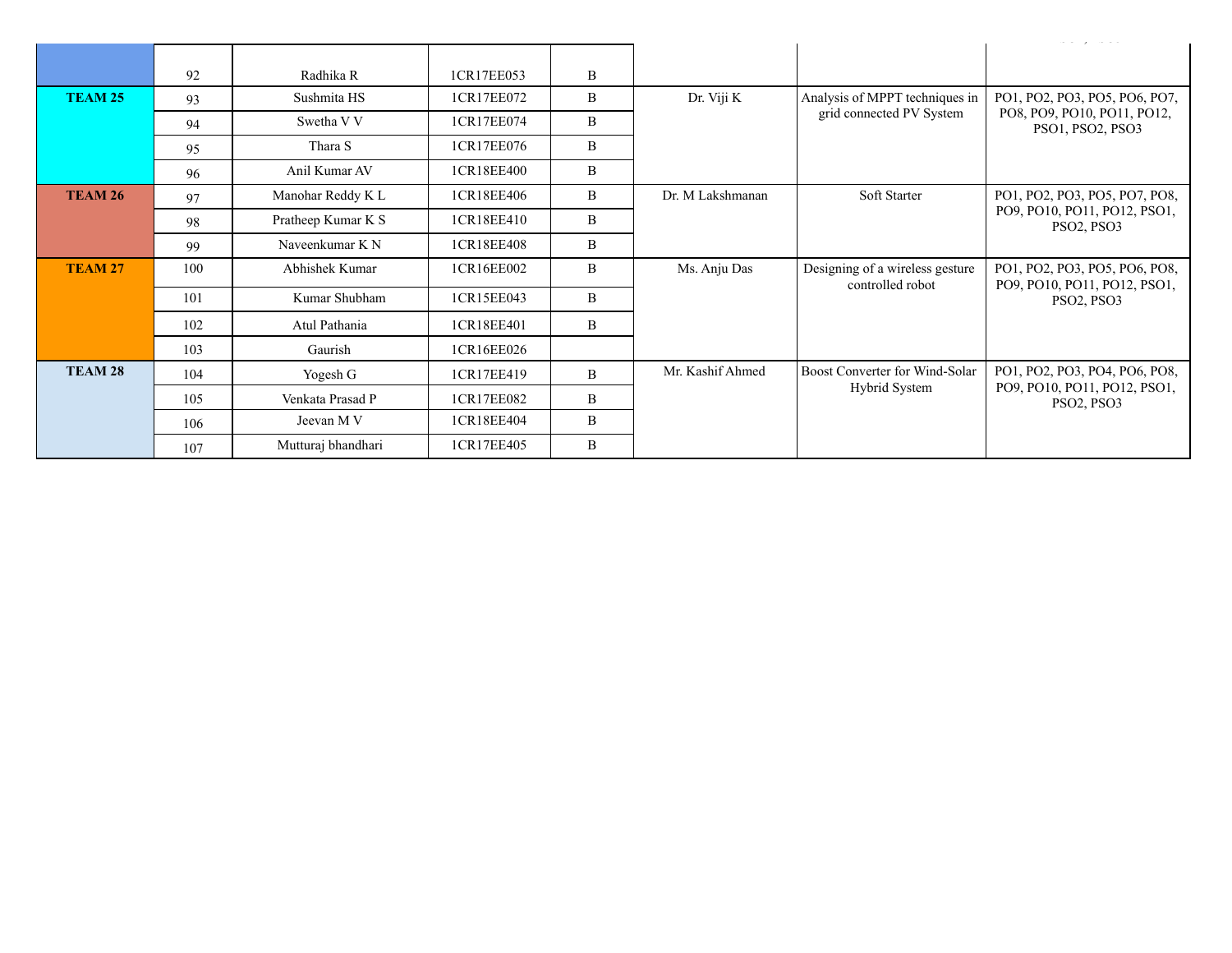| S.No.          | <b>USN</b> | <b>Name</b>                 | <b>Batch No</b>         | <b>Title of the Project</b>                               | Guide                     |
|----------------|------------|-----------------------------|-------------------------|-----------------------------------------------------------|---------------------------|
| 1              | 1CR17TE001 | A REKHA                     |                         |                                                           | Prof. Mahesh Kumar<br>Jha |
| $\overline{2}$ | 1CR17TE007 | <b>BHAVANI R NELVAGAL</b>   |                         | <b>Finger Print Based Voting Machine</b><br>using Arduino |                           |
| 3              | 1CR17TE012 | <b>HARSHITHA C</b>          | $\mathbf{1}$            |                                                           |                           |
| 4              | 1CR17TE015 | <b>JHANSIN</b>              |                         |                                                           |                           |
| 5              | 1CR17TE002 | <b>AKRITI SINGH</b>         |                         |                                                           |                           |
| 6              | 1CR17TE017 | <b>KUMARI TANYA</b>         |                         |                                                           | Prof. Mahesh Kumar        |
| $\overline{7}$ | 1CR17TE029 | SHRITI CHAWDHARY            | $\overline{2}$          | School Bus Monitoring System                              | Jha                       |
| 8              | 1CR17TE023 | <b>RAHUL RANJAN</b>         |                         |                                                           |                           |
| 9              | 1CR17TE003 | <b>ALISHA SINGH</b>         |                         | <b>GPS BASED SOLDIER TRACKING</b>                         |                           |
| 10             | 1CR17TE011 | <b>GAUTAM KUMAR</b>         | 3                       | AND HEALTH MONITORING<br><b>SYSTEM</b>                    | Prof. Mahesh Kumar<br>Jha |
| 11             | 1CR17TE030 | <b>SHUBHAM MISHRA</b>       |                         |                                                           |                           |
| 12             | 1CR17TE014 | <b>JAYANTH K</b>            |                         | <b>DRIVING SIMULATOR</b>                                  | Prof. Mahesh Kumar<br>Jha |
| 13             | 1CR17TE008 | <b>BHIM</b>                 |                         |                                                           |                           |
| 14             | 1CR17TE009 | <b>DINESH B K</b>           | 4                       |                                                           |                           |
| 15             | 1CR16TE027 | <b>SARUMADHI SHIVAMANI</b>  |                         |                                                           |                           |
| 16             | 1CR17TE010 | <b>DIVYAR</b>               |                         | Programmable and Remotely<br><b>Controlled Gas Stove</b>  | Prof. Raveesh Hegde       |
| 17             | 1CR17TE016 | <b>KANYA K NAYAK</b>        | 5                       |                                                           |                           |
| 18             | 1CR17TE021 | <b>MONISHAA</b>             |                         |                                                           |                           |
| 19             | 1CR17TE022 | N KUSHAL SOURAV             |                         |                                                           |                           |
| 20             | 1CR17TE013 | J GAUTHAM KRISHNA KUMAR     |                         |                                                           |                           |
| 21             | 1CR17TE018 | <b>MANASA HR</b>            | 6                       | IoT based solar power monitoring<br>system                | Prof. Raveesh Hegde       |
| 22             | 1CR17TE020 | <b>MONISHAA</b>             |                         |                                                           |                           |
| 23             | 1CR16TE029 | <b>SHASHIKALAR</b>          |                         |                                                           |                           |
| 24             | 1CR17TE037 | YUKTHA.C                    |                         | I-Helmet and I-mirror                                     |                           |
| 25             | 1CR17TE019 | <b>MICHELLE RHEA SATISH</b> |                         |                                                           | Prof. Raveesh Hegde       |
| 26             | 1CR17TE032 | <b>SNEHAV</b>               | $\overline{\mathbf{z}}$ |                                                           |                           |
| 27             | 1CR17TE035 | <b>U ROSHAN</b>             |                         |                                                           |                           |
| 28             | 1CR17TE033 | <b>SPOORTHI SURESH</b>      |                         |                                                           | Prof. Raveesh Hegde       |
| 29             | 1CR17TE028 | SHREYA SINGH                | 8                       | Wireless Pen                                              |                           |
| 30             | 1CR17TE025 | <b>VAISHNAVI S K</b>        |                         |                                                           |                           |